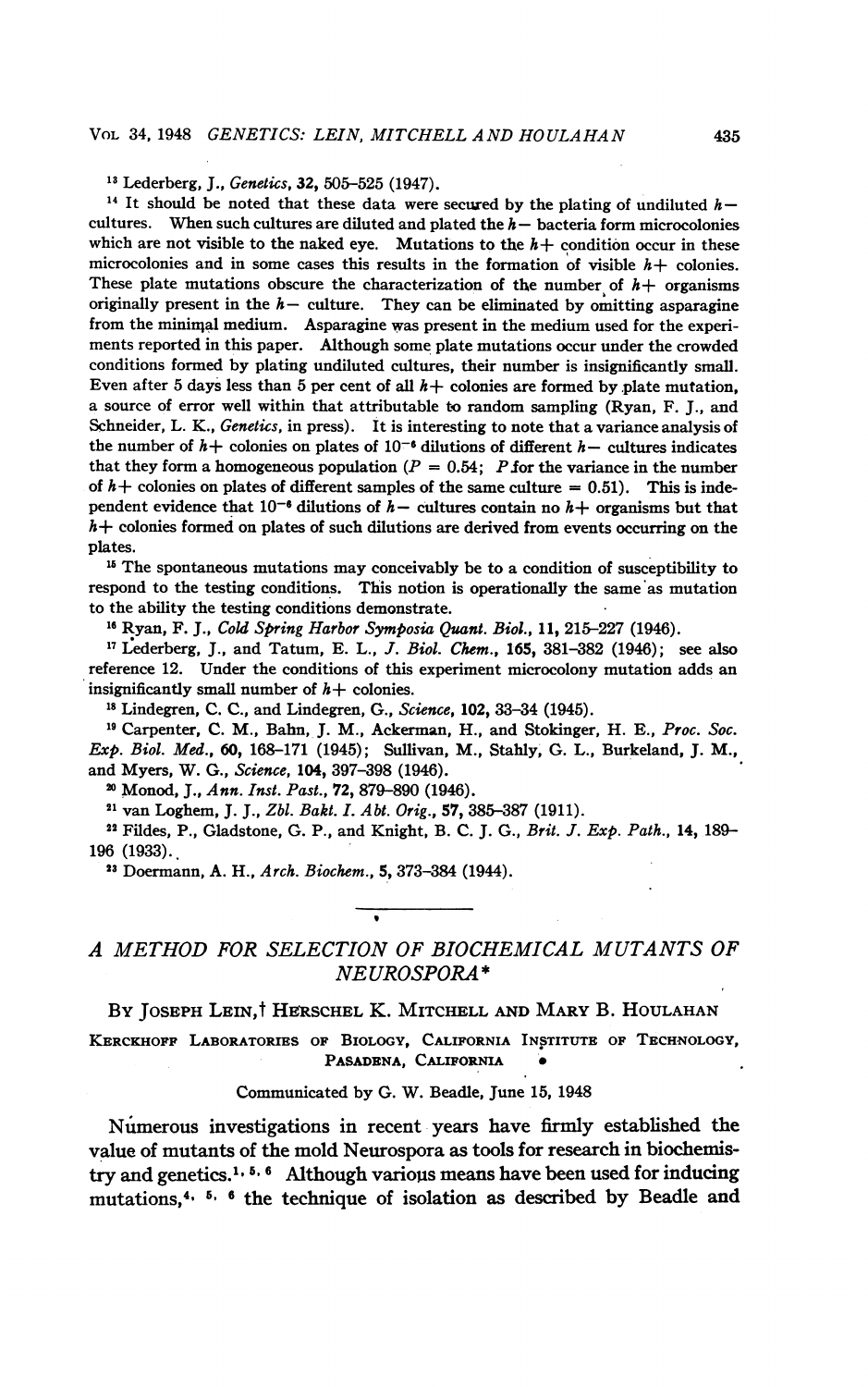Tatum4 has been used by most investigators. This method involves isolation of single ascospores, one from each perithecium, derived from a cross of which one parent was treated. By this method at least 97 per cent of the cultures obtained from the single spore isolations are unchanged wild type strains.- In order to obtain specific mutants or a diversity of mutants, it is therefore necessary to isolate a very large number of single ascospores.

The present investigations were undertaken for the purpose of developing a method for obtaining desired mutants with less effort than that required by the previous method of single ascospore isolations.

It was obviously desirable to develop a technique for eliminating a large proportion of wild type strains from those isolated and tested. Such a technique has been developed by Fries, for Ophiostoma.7 An attempt was made to apply a modified form of the Fries technique to Neurospora by removing non-mutated strains by continuous filtration of a suspension of irradiated microconidia that were allowed to germinate and grow on a medium that would support growth of wild type strains but not mutant strains. This procedure was not a success due to a rapid loss in viability of the microconidia used, and because of clogging of the filter by growing mycelia. The few mutants that were obtained by this method occurred as heterocarotic mixtures with wild types.

A successful method has been developed, based on <sup>a</sup> visual selection of mutants among ascospores germinating on a minimal medium that will support wild type growth but not the growth of biochemical mutants. By this procedure about 80 to 95 per cent of the wild type spores can be discarded without testing.

A major consideration in developing <sup>a</sup> method of selecting specific mutants is concerned with the effect of a single mutation on the total metabolic pattern of the new strain. There is now ample evidence that the growth of some mutants is inhibited by metabolites which do not affect 'wild type strains. An outstanding example that has been described in detail is that of the large group of lysineless mutants of Neurospora.8 These mutants are all inhibited by arginine. It was therefore thought desirable to make the isolation on minimal medium supplemented only with the metabolite that the desired mutant requires for growth. The new method of obtaining mutants by isolating germinating ascospores has been subjected to three types of experiments in order to provide evidence as to its practicability.

1. Germinating mutant ascospores were picked from crosses between known mutants and wild type.

2. A sample of miscellaneous mutant strains (i.e., requiring an amino acid, vitamin, purine or pyrimidine) was picked from a cross of irradiated wild type and untreated wild type.

3. Using appropriate media, specific types of mutants were picked from a cross of irradiated wild type and untreated wild type.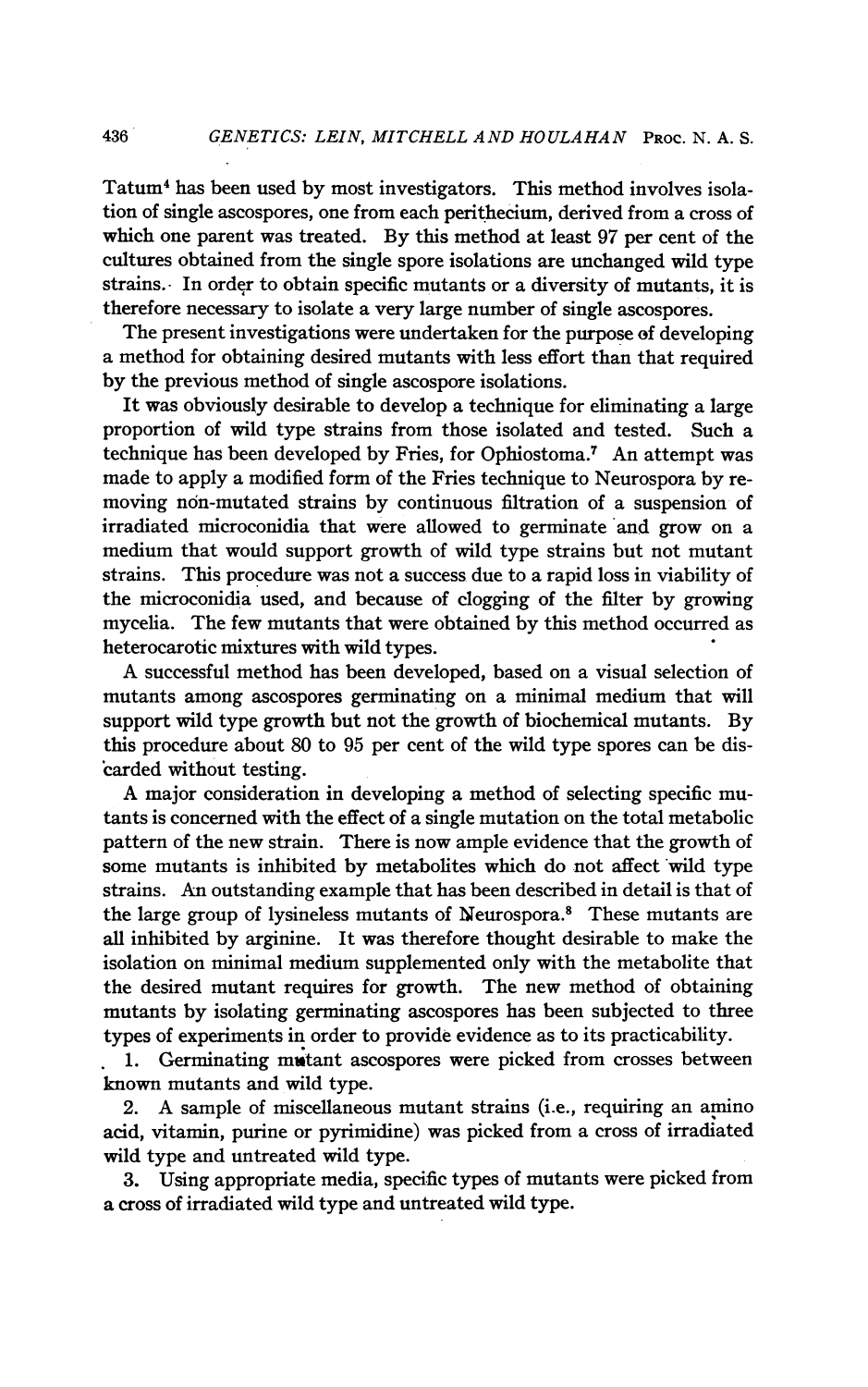$Experimental. -Media:$  In the experimental work to be described, all crosses were made on the synthetic medium described by Westergaard and Mitchell.9 This medium supports the formation of a much larger number of perithecia than does corn meal agar.

The "minimal" medium utilized has been described by Beadle and Tatum.4 The "complete" medium, however, has been modified using Neurospora extract rather than yeast extract and malt extract. This was prepared from Neurospora strain, Abbott 4A, grown with aeration for 3.5 days in 15 liters of minimal medium. The mycelium was collected, chopped and suspended in 4 parts of water. After 20 hours' autolysis under toluene at 37°C., the suspension was autoclaved and filtered. Hydrolyzed casein was added to the filtrate to a concentration of 0.5 mg.  $\%$ . This preparation was used either as a liquid or solidified with  $1.5\%$  agar.

Selection Method: Petri plates (100 mm.) containing 25 ml. of agar medium9 were inoculated by spreading a suspension of conidia of one mating type of Neurospora over the surface. Following formation of protoperithecia (4 to 6 days) crosses were made by adding a suspension of conidia of the opposite mating type. In cases where irradiation was carried out, the conidia of the second mating type were obtained from a six-day-old culture of wild type grown on minimal medium. These spores were suspended in sterile distilled water and exposed for 4 minutes at a distance of 3.5 in., to radiation from an "Americanaire" ultra-violet lamp (American Sterilizer Co.). More than 95 per cent of the conidia were killed by the treatment. The rayed conidia from one test tube culture were spread over two plates of protoperithecia, producing on incubation, from 1000 to 2000 perithecia. After about 11 days spores were emitted spontaneously and samples were collected on plates containing 25 ml. of medium solidified with 4 per cent agar. Collections were made by inverting the plate containing perithecia over the second plate and thereby allowing the spores to fall on the agar surface. Examinations under the microscope were made at intervals and the collection stopped when the spores were, roughly, <sup>1</sup> mm. apart. The time required to obtain such a distribution varied from 5 to 30 minutes. The plate was then covered and placed at once in an oven at 60<sup>o</sup>C, for 30 minutes in order to activate the ascospores. This treatment serves also to kill conidia which are usually present. After 12 hours' incubation at 25°C., the wild type ascospores had produced mycelia covering an area about 1-2 mm. in diameter while the mutants were of the order of onetenth to one-twentieth the size of wild type. 'Since each perithecium sheds spores into a localized region, the presence of clusters of small forms facilitated detection of mutants. Only one mutant ascospore was taken from a cluster to avoid excessive duplication. The presumed mutant ascospores were picked up on small blocks of agar by use of fine pointed platinum-iridium spatula. They were then placed in a small test tube con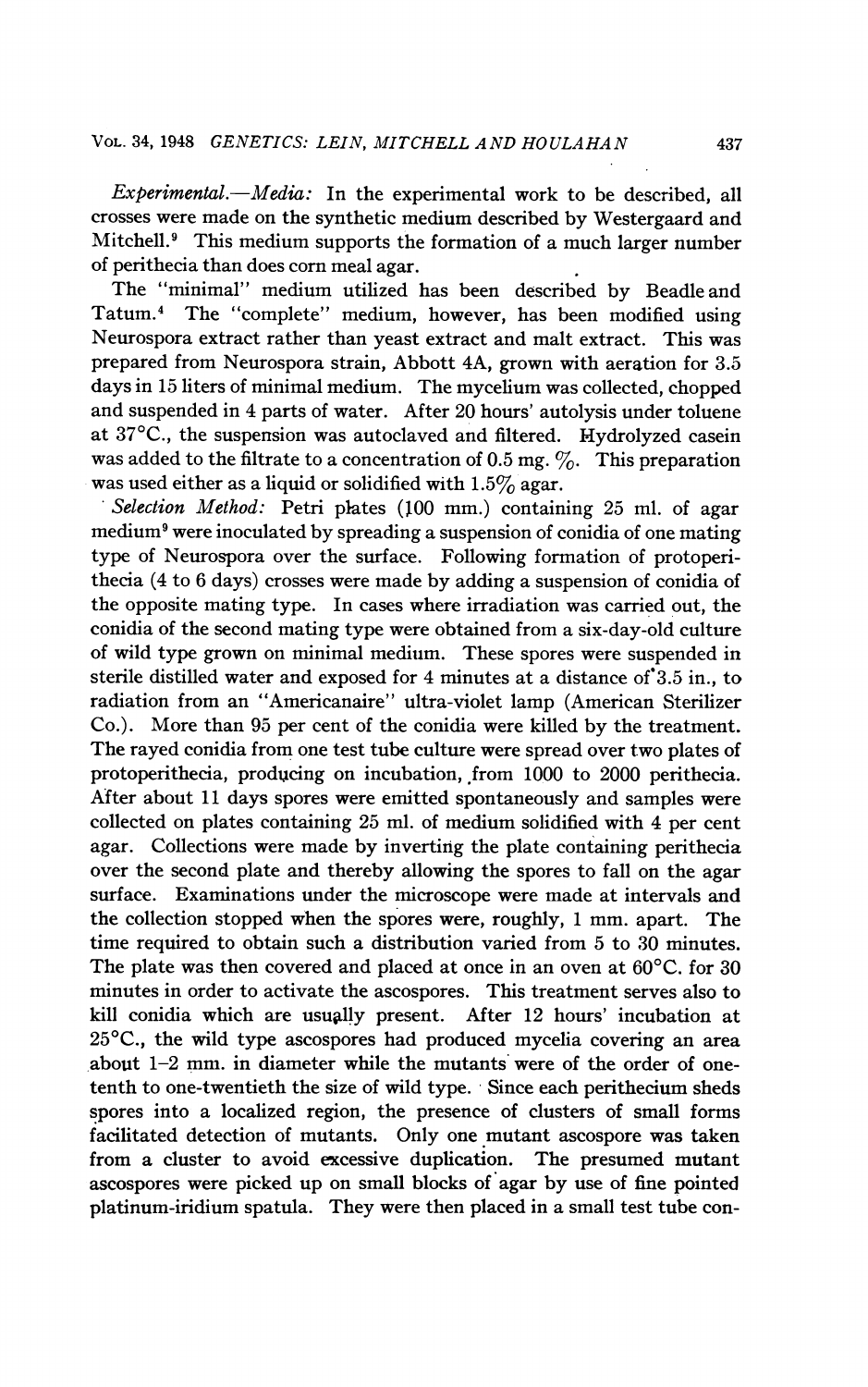taining the desired medium. The cultures obtained in this manner were then tested and the mutants identified in much the same manner as that described by Beadle and Tatum.4

Selection of Known Mutants: In order to test the method of visual selection of mutants from germinating ascospores, individual crosses were made between wild type and four different known mutants. Ascospores from the perithecia of these crosses were collected on plates of minimal agar and an attempt was made to pick the mutant types. Since in these plates the ratio of. mutants to wild type strains was approximately one to one, the task was much simpler than it would be using rayed material where the incidence of mutants is of the order of 2 per cent. Data from this experiment are given in table 1.

TABLE <sup>1</sup>

THE VISUAL SELECTION OF MUTANTS FROM CROSSES BETWEEN KNOWN MUTANT AND WILD TYPE STRAINS

| <b>MUTANT</b><br><b>REQUIREMENT</b> | NO.<br><b>PICKED</b> | <b>CULTURES</b><br><b>OBTAINED</b> | <b>VIABLE</b><br>SPORES $(\%)$ | NO. OF<br><b>MUTANTS</b> | <b>MUTANTS</b><br>(%) |
|-------------------------------------|----------------------|------------------------------------|--------------------------------|--------------------------|-----------------------|
| Patothenic Acid                     | 45                   | 16                                 | 36                             | 16                       | 100                   |
| Uridine                             | 55                   | 45                                 | 82                             | 45                       | 100                   |
| Adenine                             | 55                   | 39                                 | 71                             | 38                       | 97                    |
| Lysine                              | 45                   | 20                                 | 44                             | 18                       | 90                    |

The data of table <sup>1</sup> demonstrate that the method of visual selection of mutants is basically sound.

General Selection of Mutants: A cross was prepared in four plates, using protoperithecia of Neurospora crassa 6a and irradiated conidia of 3A. These strains were newly reisolated from <sup>a</sup> cross of Em5256A and Em 5297a. Sphores were shed 11 days after the cross was made and collections on plates of minimal agar were begun at this time. These collections were made each day for 7 days with one final sample taken on the 14th day. The shedding of spores was nearly complete at this time. Approximately 20 germinated spores were picked from each plate at each collection and transferred to tubes of casein, Neurospora extract, agar medium. All of the resulting cultures were tested on minimal medium and those that grew in 3 days were discarded. The remaining cultures were tested on the classification mixtures previously described:<sup>4</sup> (1) vitamins; (2) amino acids; (3) yeast extract and (4) minimal. An additional mixture was also introduced to facilitate classification of the more common types of mutants previgusly obtained. This mixture contained methionine, 2.5 mg.  $\%$ ; adenine, 5 mg  $\%$ ; cytidine, 3 mg.  $\%$ ; lysine, 10 mg.  $\%$ ; tryptophane, 5 mg.  $\%$ ; and succinic acid,  $10 \text{ mg}$ .  $\%$ .

Four kinds of mutants were obtained; those which did not grow on minimal medium but grew when supplied yeast extract or specific known compounds; those which grew very slowly on minimal and complete

438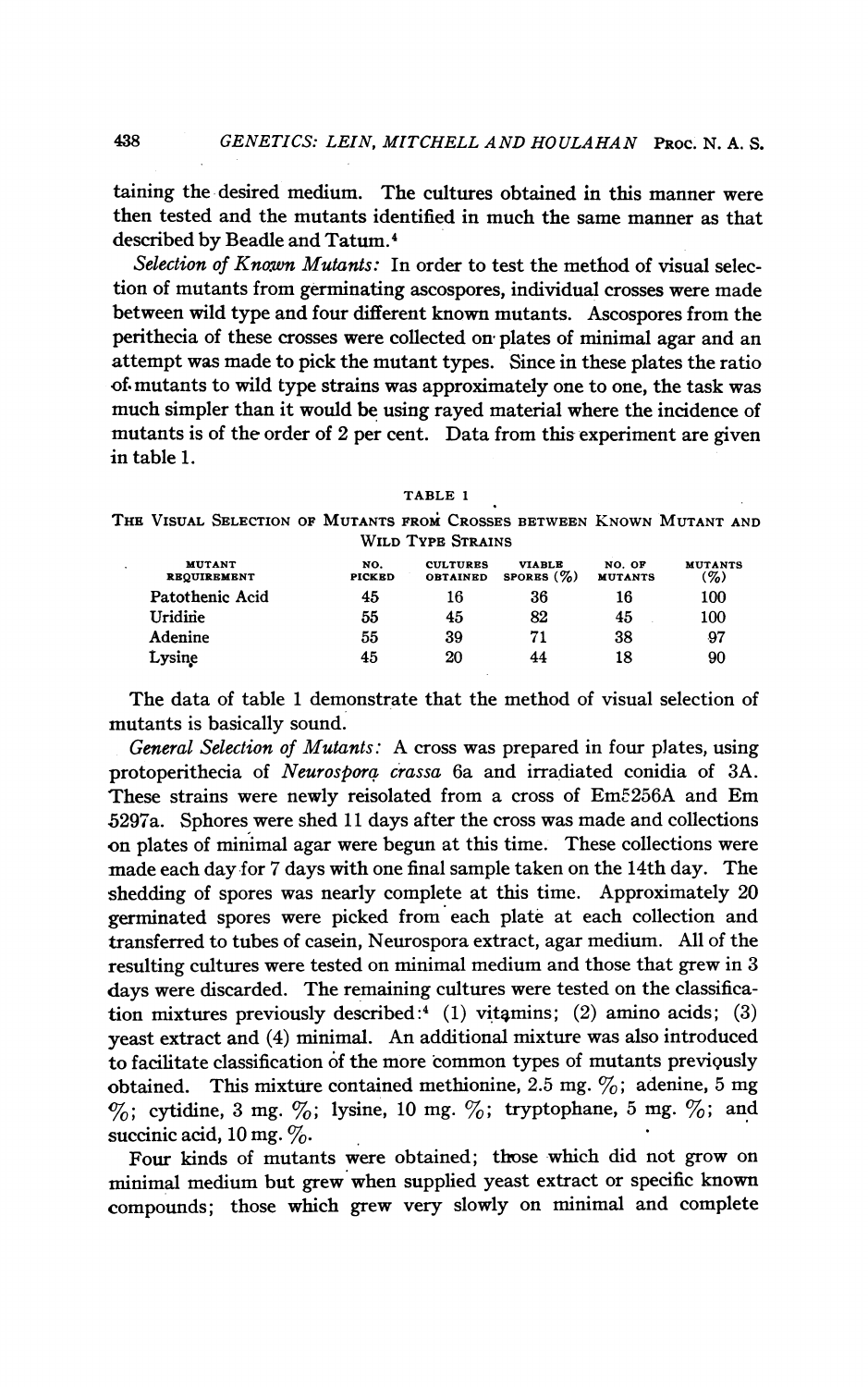media; those which covered the surface of the agar in the tubes but grew no further regardless of the supplement given; and those which were obviously morphological (mostly colonial) mutants. Mutants of the last two categories are not reported here. In addition, mutants collected from the same plate on the same day and which required the same known compound were considered to be duplicates. Only one representative was tabulated. Actually very few cases of such duplications were found.

The results of this experiment are summarized in table 2. Two mutant types are recorded: slow growing mutants and biochemical mutants. The requirements of the majority of the biochemical mutants are also given. In many cases these mutants grew only on the yeast extract classification mixture and their specific requirements were not determined. These are listed as unknown mutants.

| <b>PLATE</b><br>NO. | NO.<br><b>PICKED</b> | <b>CULTURES</b><br><b>OBTAINED</b> | NO.<br><b>SLOW</b><br><b>MUTANTS</b> | NO.<br>віоснем-<br><b>ICAL</b><br><b>MUTANTS</b> | TYPES OF.<br><b>BIOCHEMICAL MUTANTS</b>                                             |
|---------------------|----------------------|------------------------------------|--------------------------------------|--------------------------------------------------|-------------------------------------------------------------------------------------|
| 1                   | 112                  | 71                                 | 3                                    | 6                                                | Threonine, arginine methio-<br>none, cytidine, unknown (2)                          |
| $\boldsymbol{2}$    | 163                  | 61<br>٠                            | 9                                    | 8                                                | Proline, cytidine, $p$ -aminoben-<br>zoic acid $(2)$ , unknown $(4)$                |
| З                   | 114                  | 62                                 | 3                                    | 8                                                | Cytidine, methionine, argi-<br>nine, adenine (2), unknown<br>(3)                    |
| 4                   | 123                  | 55                                 | 12                                   | 12                                               | Lysine, methionine, adenine<br>$+$ methionine, tryptophane<br>$(2)$ , unknown $(2)$ |
|                     |                      |                                    |                                      |                                                  |                                                                                     |
| Total               | 512                  | 249                                | 27                                   | 34                                               |                                                                                     |

| L<br>г<br>×<br>٠ |  |
|------------------|--|
|------------------|--|

SELECTION OF SLOW GROWING AND BIOCHEMICAL MUTANTS

It may be observed from the data in table 2 that a wide variety of mutants was obtained from the four plates. Biochemical mutants which did not grow on minimal medium but did grow in the presence of an appropriate supplement constituted 13 per cent of the cultures that were obtained.

Selection of Specific Mutants: Several experiments were designed to select specific mutants from 20 plates prepared as described in the previous section. The first of these was concerned with selection of mutants requiring histidine. No histidineless mutants have been obtained previously in Neurospora. Ascospores were collected on minimal medium and, after germination, probable mutants were transferred to minimal medium containing 5 mg.  $\%$  histidine monohydrochloride. Resulting cultures, 47 from 115 spores picked, were tested on minimal. One failed to grow and it was subsequently established to be a histidineless mutant. This mutant fails to grow in the presence of hydrolyzed casein, yeast extract or Neurospora ex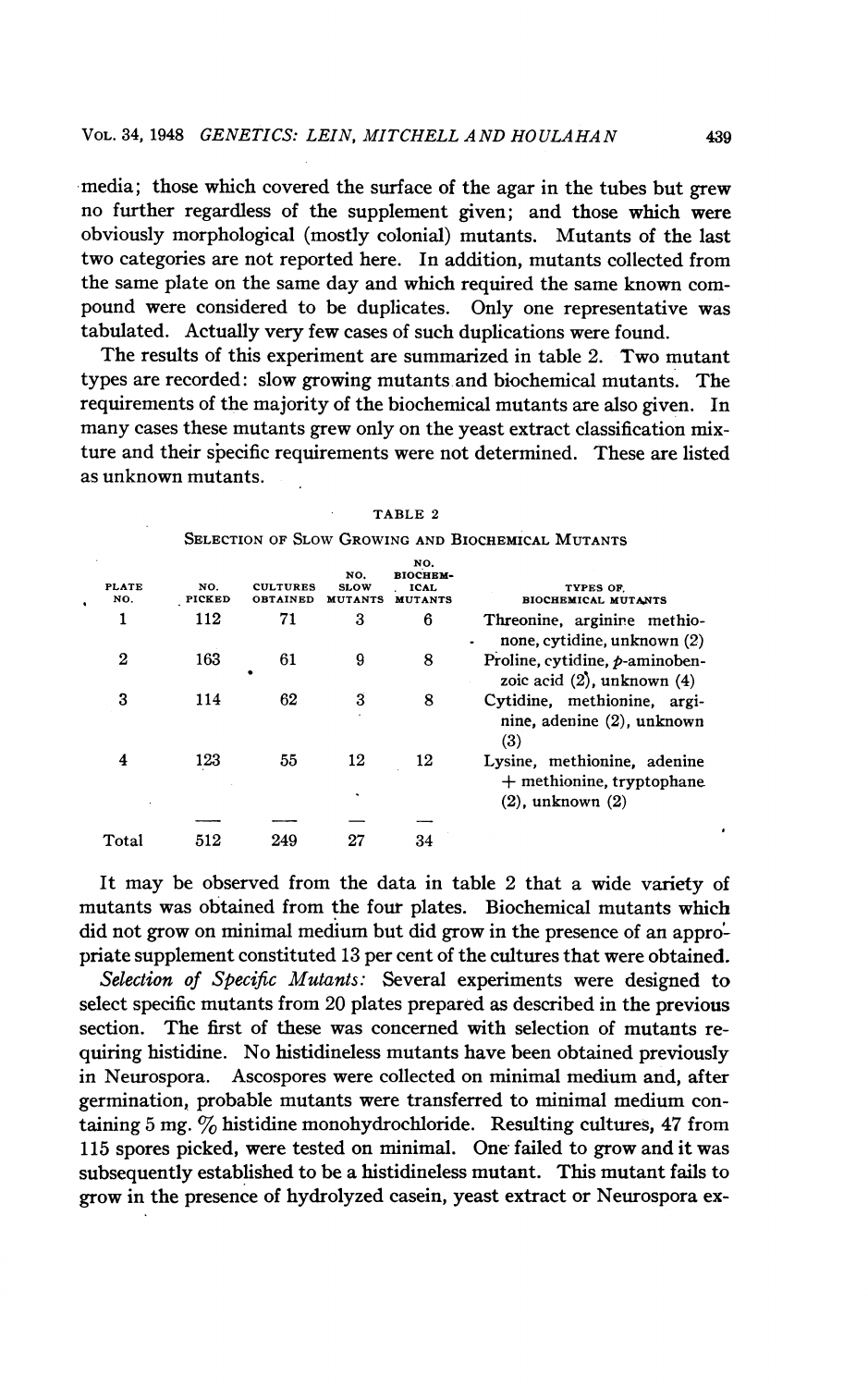tract in the concentrations usually used in complete medium. It seems probable that mutants of this type occurred but were eliminated in previous tests because of their failure to grow on the complete medium used.

In a second experiment an attempt was made to select for three types of mutants simultaneously. These were: a frequently occurring type requiring adenine; a type that has occurred only infrequently, requiring pantothenic acid; and a specific mutant, not previously found, that cannot condense indole and serine to form tryptophane. Mutants of the third type might be expected to lack the enzyme which links serine to indole. The presence of this enzyme in wild type Neurospora has been reported by Umbreit, et al.<sup>10</sup> In order to minimize the selection of other mutants the ascospores were collected on plates of minimal agar supplemented with the following metabolites: charcoal treated, acid hydrolyzed casein, 100 mg.  $\%$ ; riboflavin, 0.5 mg.  $\%$ ; thiamin, 0.25 mg.  $\%$ ; pyidoxine, 0.25 mg.  $\%$ ; cytidine, 3.75 mg.  $\%$ ; indole 5.0 mg.  $\%$ . These substances were added to minimize the picking of undesired mutant strains. Presumably mutants having these metabolites as growth requirements would be indistinguishable from wild type strains on the plates.

Of 381 ascospores picked from these plates, 265 grew when placed on a medium of minimal agar supplemented with 5 mg.  $\%$  adenine, 5 mg.  $\%$ tryptophane and 0.5 mg.  $\%$  pantothenic acid. On testing the cultures that grew in this medium, it was found that there were no adenine or pantothenic acid mutants but that one tryptophane mutant had been selected. This mutant required tryptophane for growth but did not grow when supplied indole. It was consequently one of the mutants for which the selection was made. No adenine mutants were found in this experiment in spite of the fact that they have occurred at fairly high frequencies in other experiments. It was subsequently found that indole strongly inhibits the growth of adenine mutants, and it is probably because of this previously unknown fact that no adenineless mutants were obtained. Such an inbibition is not surprising in view of the inhibition of growth of bacteria and yeast by the structurally related benzimidazole, investigated by Wooley.<sup>11</sup>

In a third experiment, ascospores were collected on a medium containing autoclaved fresh liver extract and transferred to tubes containing filter sterilized liver extract. From a total of 145 spores picked, 75 grew when transferred to unheated liver extract medium. One of these cultures failed to grow on minimal medium and has been classified as requiring a heatlabile substance in liver.

Experiments to select for mutants requiring hydrolyzed pantothenic acid or indoleacetic acid were unsuccessful as was an attempt to select a mutant lacking the enzyme urease. In the last case, spores were collected on a medium containing urea as the sole nitrogen source.

Discussion.-It is evident from the experimental data that considerable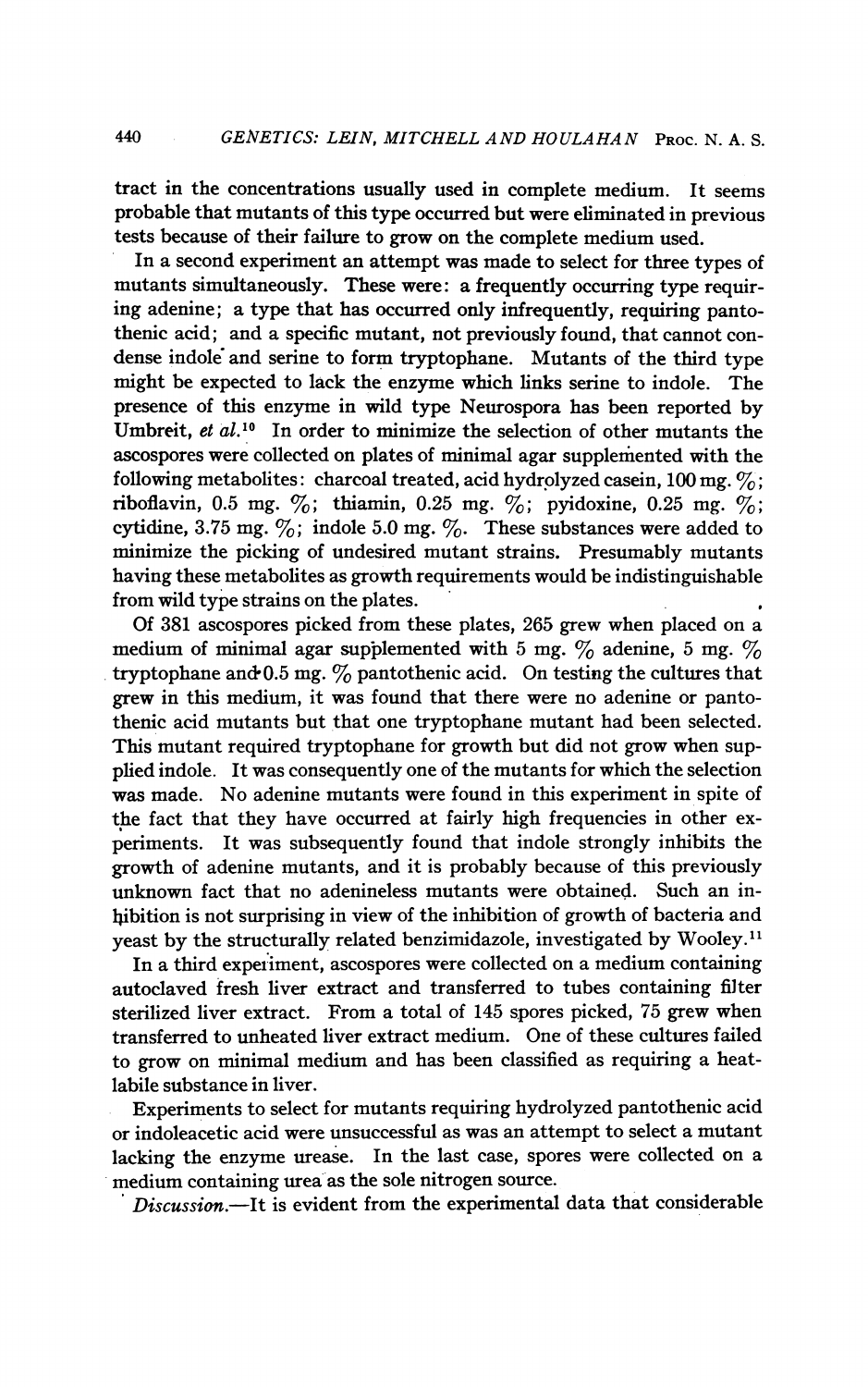progress has been made in developing an improved technique of selecting biochemical mutants in Neurospora. Even with the rigorous discarding of duplicate mutants, 13 per cent of the cultures obtained were found to have special growth requirements. Thus, the present method markedly increases the ease with which such mutants can be obtained.

In the selection of specific mutants three were obtained out of seven attempted. The type requiring adenine probably was not obtained because of inhibition by indole. Since the selection experiments were carried out on a small scale, success in all the selections attempted would be unlikely. Thus, 20 Petri dishes containing a total of 20,000 perithecia would have approximately 300 mutants represented, assuming a mutation frequency of 1.5 per cent. Even if all 300 mutants were represented in the ascopores that  $\cdot$ were picked, the probability of obtaining a particular mutant that occurred infrequently would not be large. By increasing the number of plates of perithecia, the probability of selecting a particular mutant would, of course, be increased.

It has been previously suspected that some types of mutants have been selected against because of the presence of inhibitors in the "complete" medium used for the isolations. Information obtained in this experimental work suggests that such cases are fairly frequent. At least three mutants have now been found that will not grow on the "complete" medium. These require for growth histidine, tryptophane and methionine, respectively. Thus, it is possible that many groups of mutants have not been obtained because of growth inhibition by substances in the medium used for isolations. It is therefore clear that data on the frequency of occurrence of mutants with different growth requirements should be interpreted with this source of error in mind.

 $Summary. -1.$  A new method has been developed for isolating biochemical mutants of Neurospora.

2. The method has been applied successfully to the selection of some specific mutants not previously obtained. The importance of the use of a simple medium for selecting mutants has been discussed.

\* Work supported in part by a grant from the Rockefeller Foundation and in part through a contract with the Office of Naval Research of the United States Navy Department.

<sup>t</sup> Merck Research Fellow of the National Research Council. Present address: Department of Zoology, Syracuse University, Syracuse, N. Y.

<sup>1</sup> Beadle, G. W., Ann. Rev. Physiol., 10, 17-42 (1948).

<sup>2</sup> Beadle, G. W., Physiol. Rev., 25, 643-663 (1945).

<sup>3</sup> Horowitz, N. H., J. Biol. Chem., 171, 255-264 (1947).

<sup>4</sup> Beadle, G. W., and Tatum, E. L., Am. J. Bot., 32, 678-686 (1945).

<sup>5</sup> Horowitz, N. H., Houlahan, M. B., Hungate, M. G., and Wright, B., Science, 104, 233-234 (1946).

<sup>6</sup> McElroy, W. D., Cushing, J. E., and Miller, H., J. Cell. Comp. Physiol., 30, 331-346 (1947).